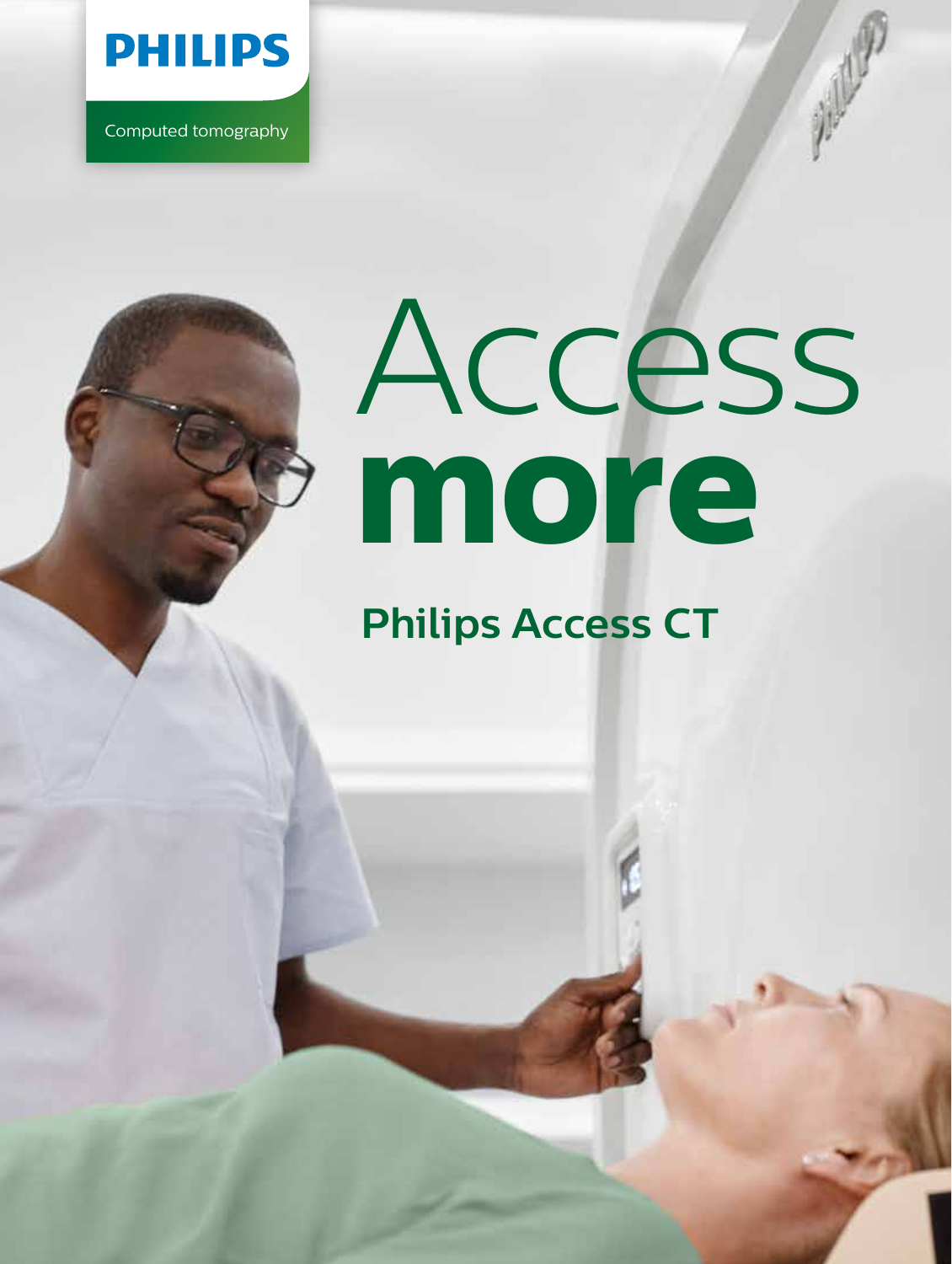# **Access** true value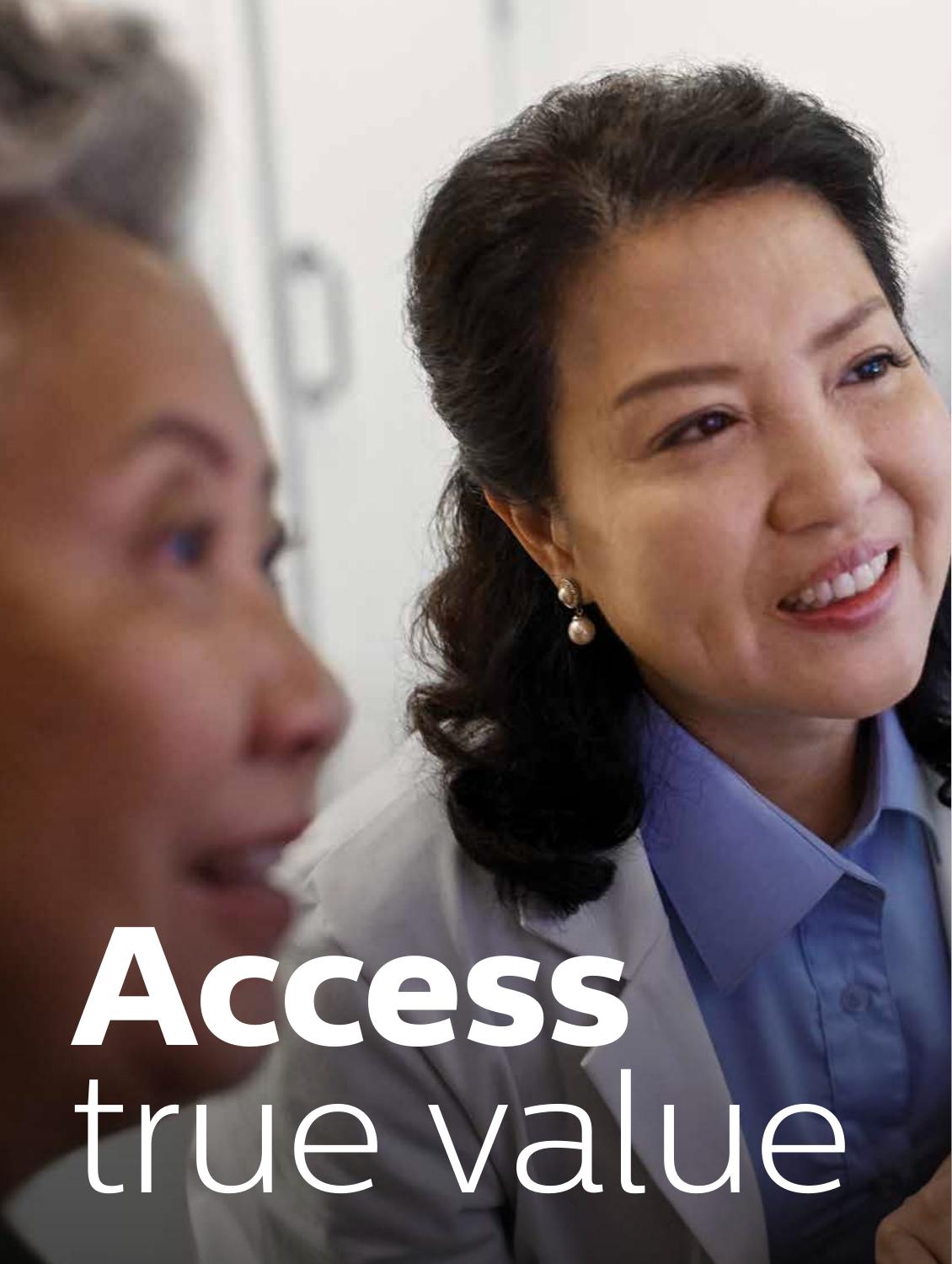Healthcare providers are being asked to deliver confident diagnoses for a vast array of patient needs—while simultaneously managing cost constraints. And as they seek to meet these demands, they need reliable technology partners who can simplify CT ownership and allow them to stay focused on their patients. These issues raise a significant challenge:

**How can institutions provide the level of clinical care their patients need, while ensuring their practice operates profitably?**



Whether you're investing in your first CT scanner or expanding your ability to meet the healthcare needs of your community, Access CT delivers what you require in a CT solution—from clinical breadth to economic value to reliable support and service.

Access CT allows you to access more:

- **+ Increased referrals**
- **+ More savings**
- **+ A trusted partner**

Discover how the Access CT will help you realize your vision for your practice with a wise investment. And will enable you to **access more.**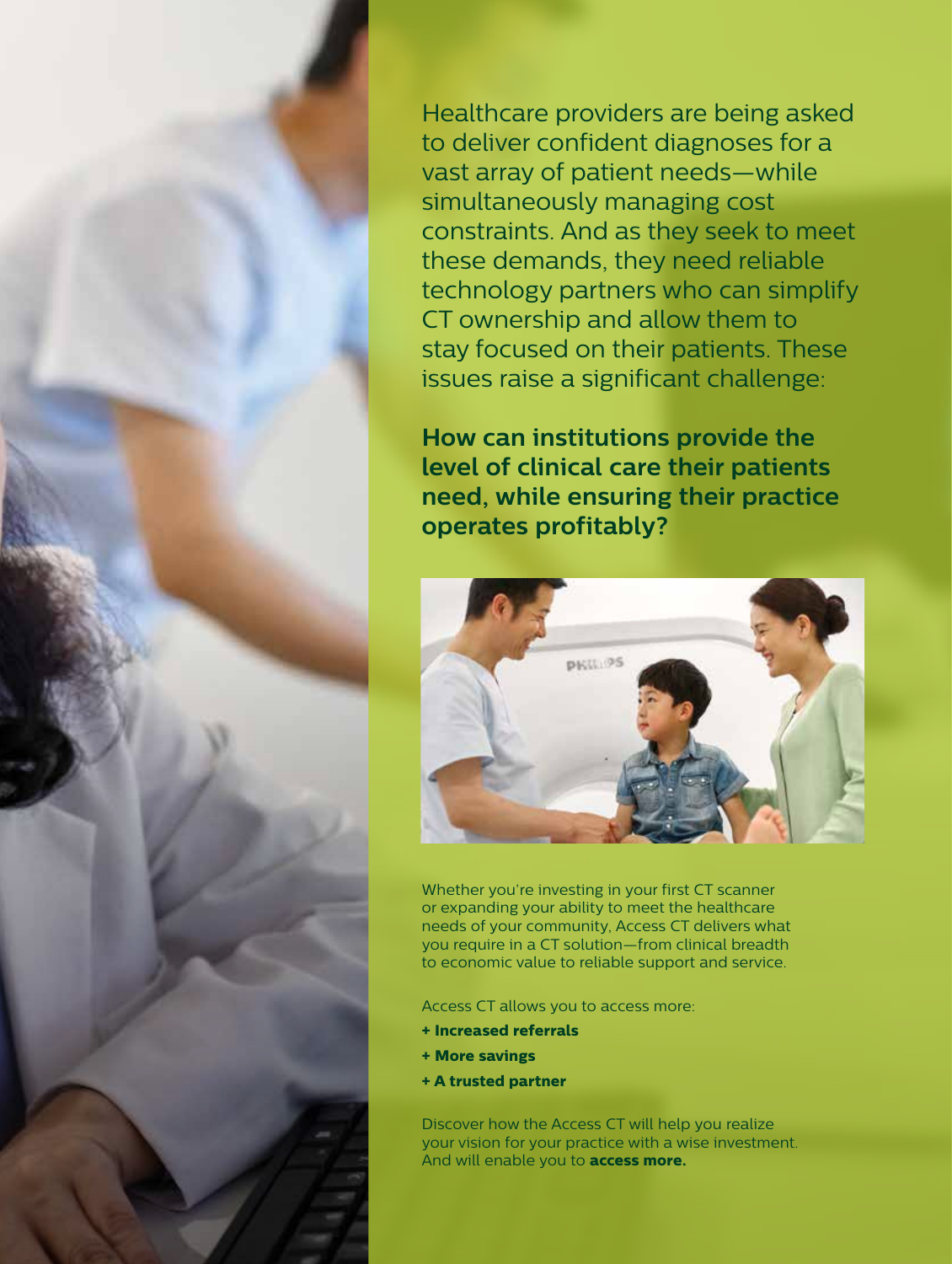## **Access** increased referrals

By delivering consistent image quality across a wide range of clinical needs, the Philips Access CT will help increase referral opportunities.

#### **Satisfied referring physicians**

The iFlow intelligent workflow platform automates and simplifies workflow at the console. Enable high image quality for referring physicians by utilizing iFlow's smart tools to improve operator-tooperator consistency at every step.



#### **Greater clinical breadth**

Accommodate patients of different sizes without tradeoffs in image quality.



Efficiently expand your capabilities with advanced applications available right at the console to allow for simplified post-processing.

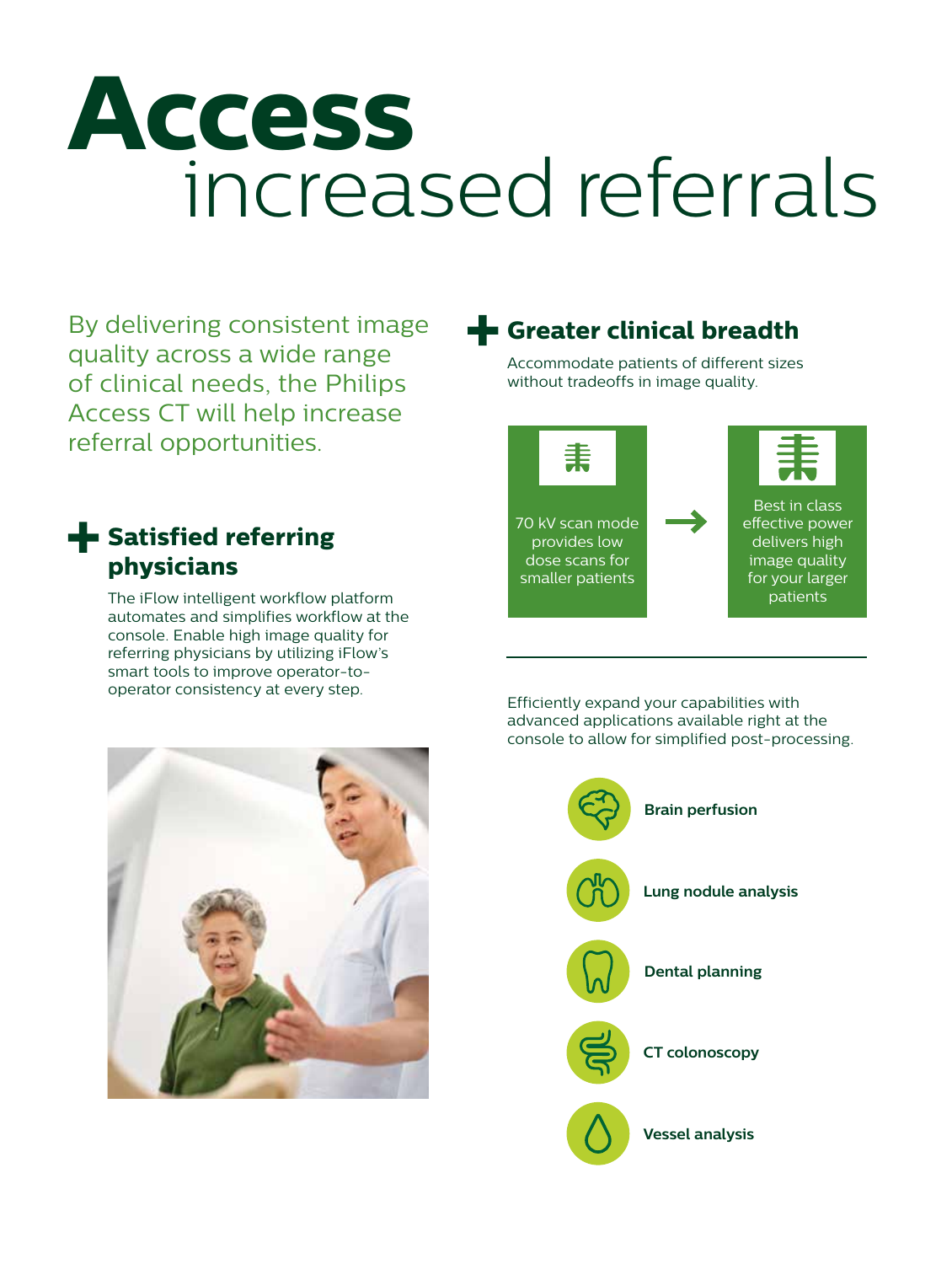

Gain the diagnostic confidence you need to attract and retain patients.



70 kVp scan mode reduces dose by up to 20%.



1220 mm scan shows high resolution over long scan length.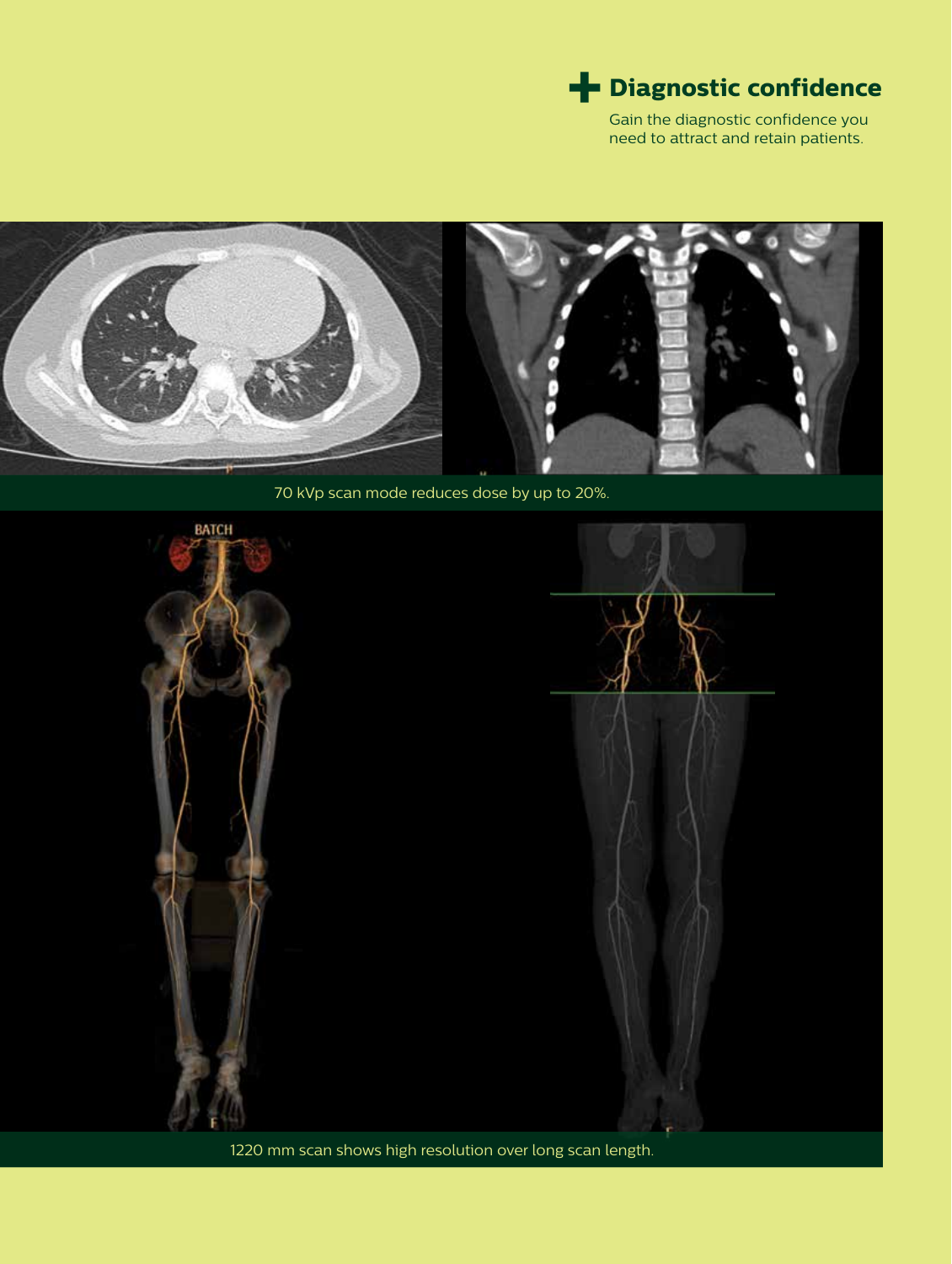## **Access** more savings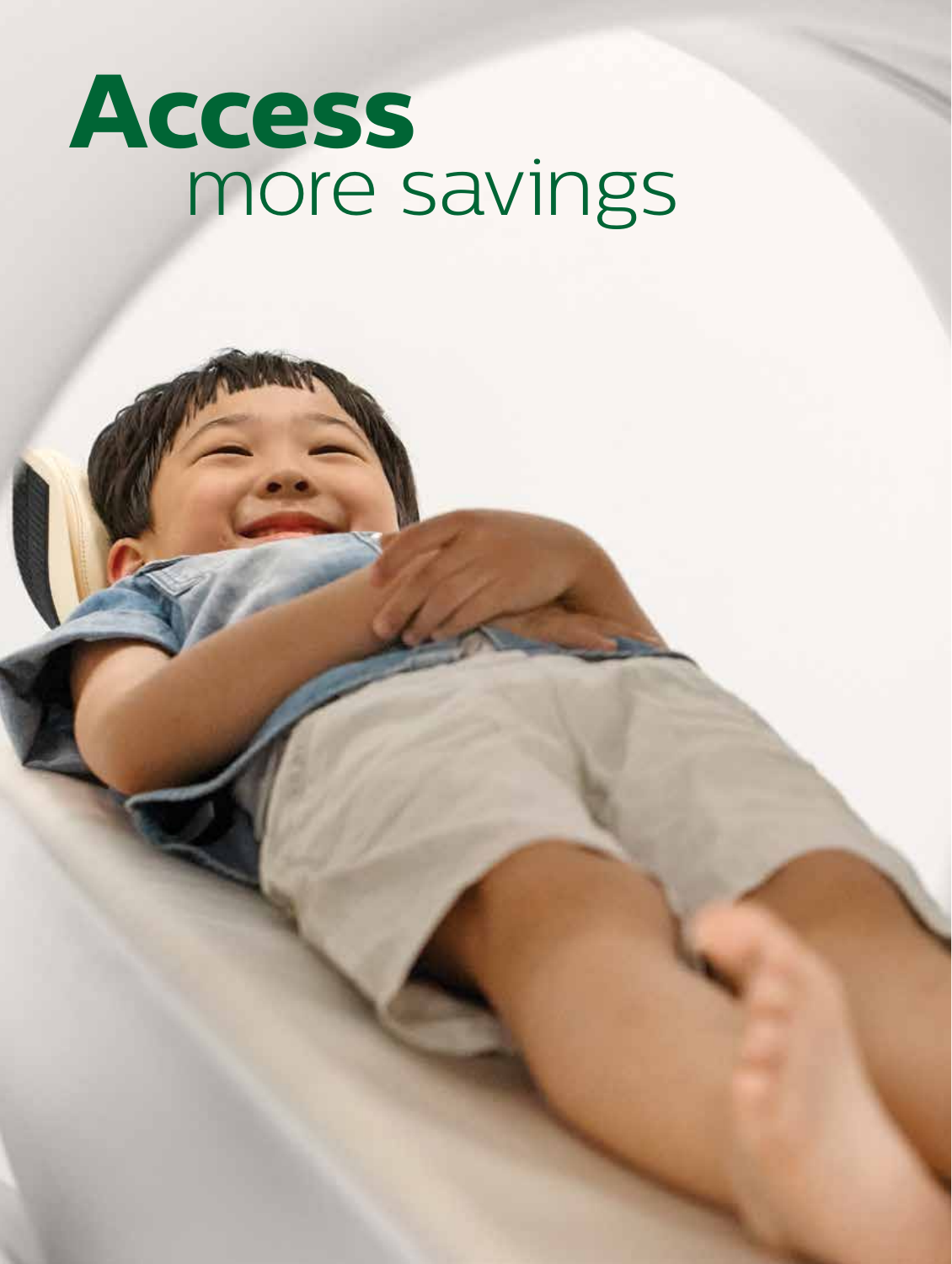**The Philips Access CT is equipped with tools that will allow your organization to operate more efficiently and economically.**

#### **Longer tube life**

Reduce tube replacement cost the most significant ongoing cost of CT ownership—with iDose<sup>4</sup>, a proven reconstruction algorithm that allows you to reduce mA while maintaining image quality.

#### **Consistent image quality**

Improve consistency from operator to operator with iFlow's suite of automation features that helps you minimize the costs associated with re-scans.

**1 2 3 4 5 6** 不  $\bullet$ **3D and On-the-Auto report Scan setup Exam advanced fly 2D post and transfer planning Scan post to PACS processing processing**

> **iFlow's automated workflow reduces variability at each step in the technologist's routine.**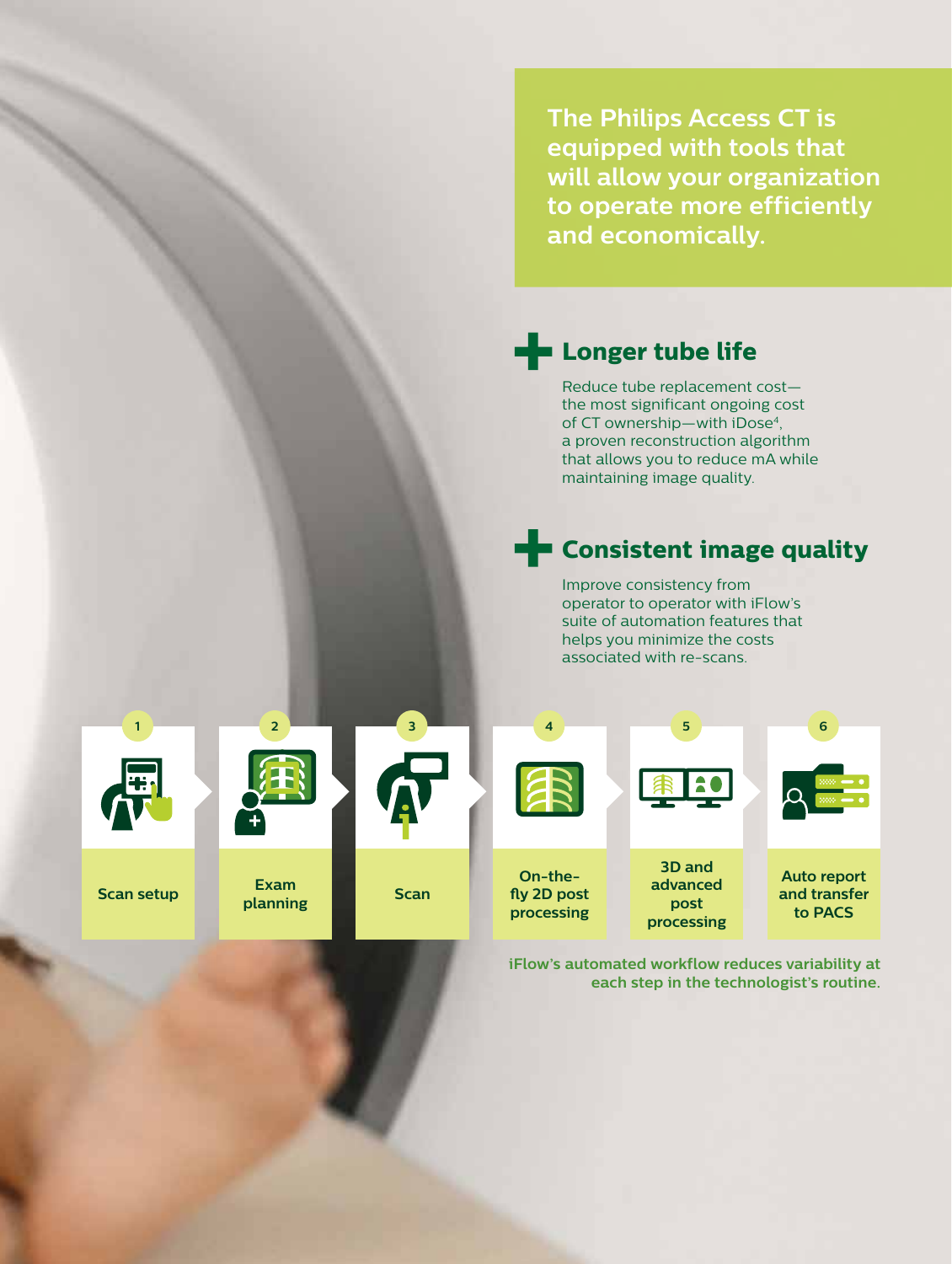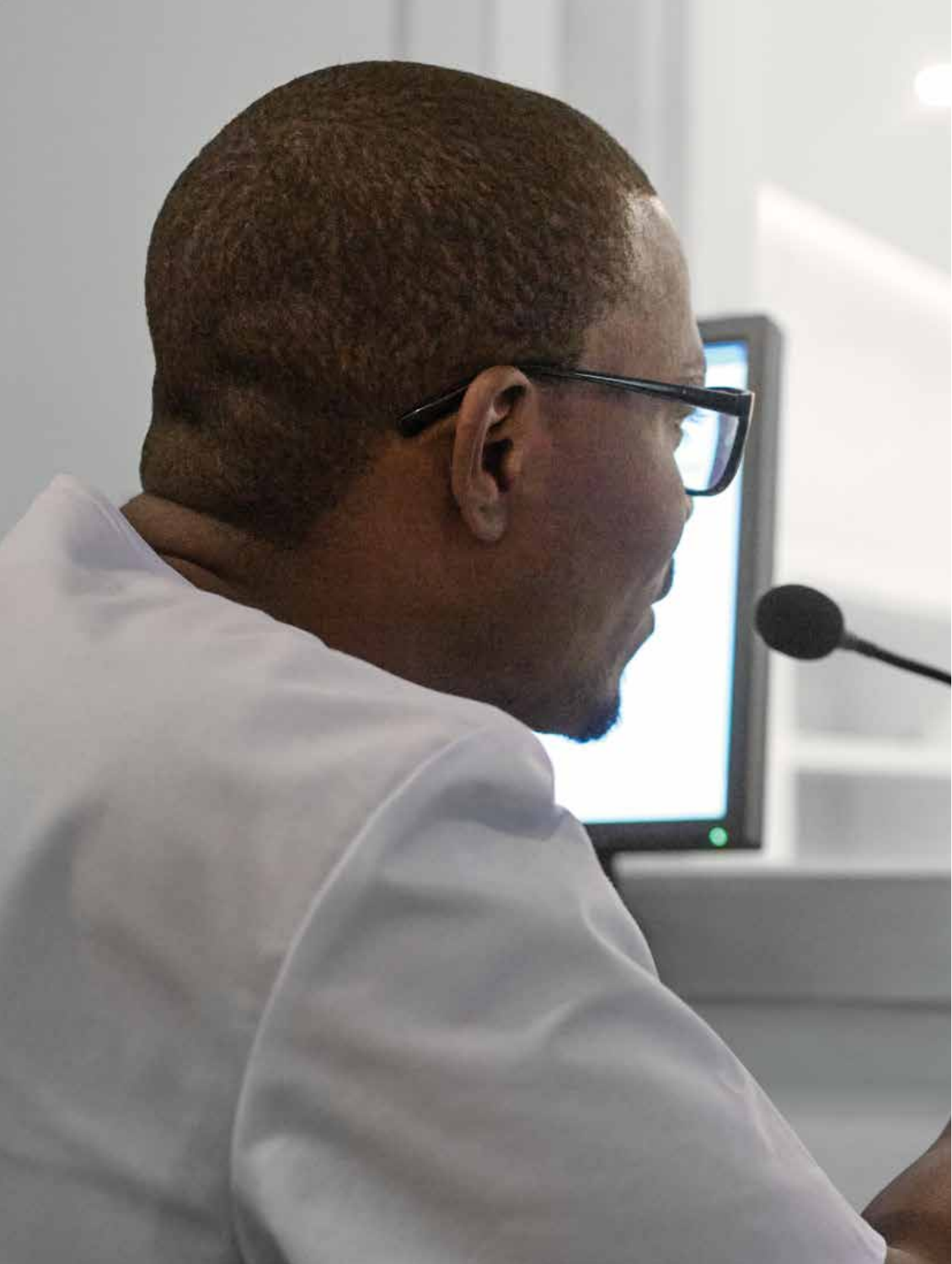## **Access** a trusted partner

Maximize your uptime and take the worry out of CT ownership with Philips expertise, tools and training.



#### **Easy onboarding**

Begin scanning patients sooner with iFlow's automated user interface that simplifies training for your technologists.



#### **Proactive monitoring 24/7**

Keep your focus on patient care with continuous monitoring that solves problems before they can impact your day-to-day operations.



#### **Remote services**

Remote services enables a first-time fix rate of 74%\*—getting you up and scanning quickly in the event an issue arises.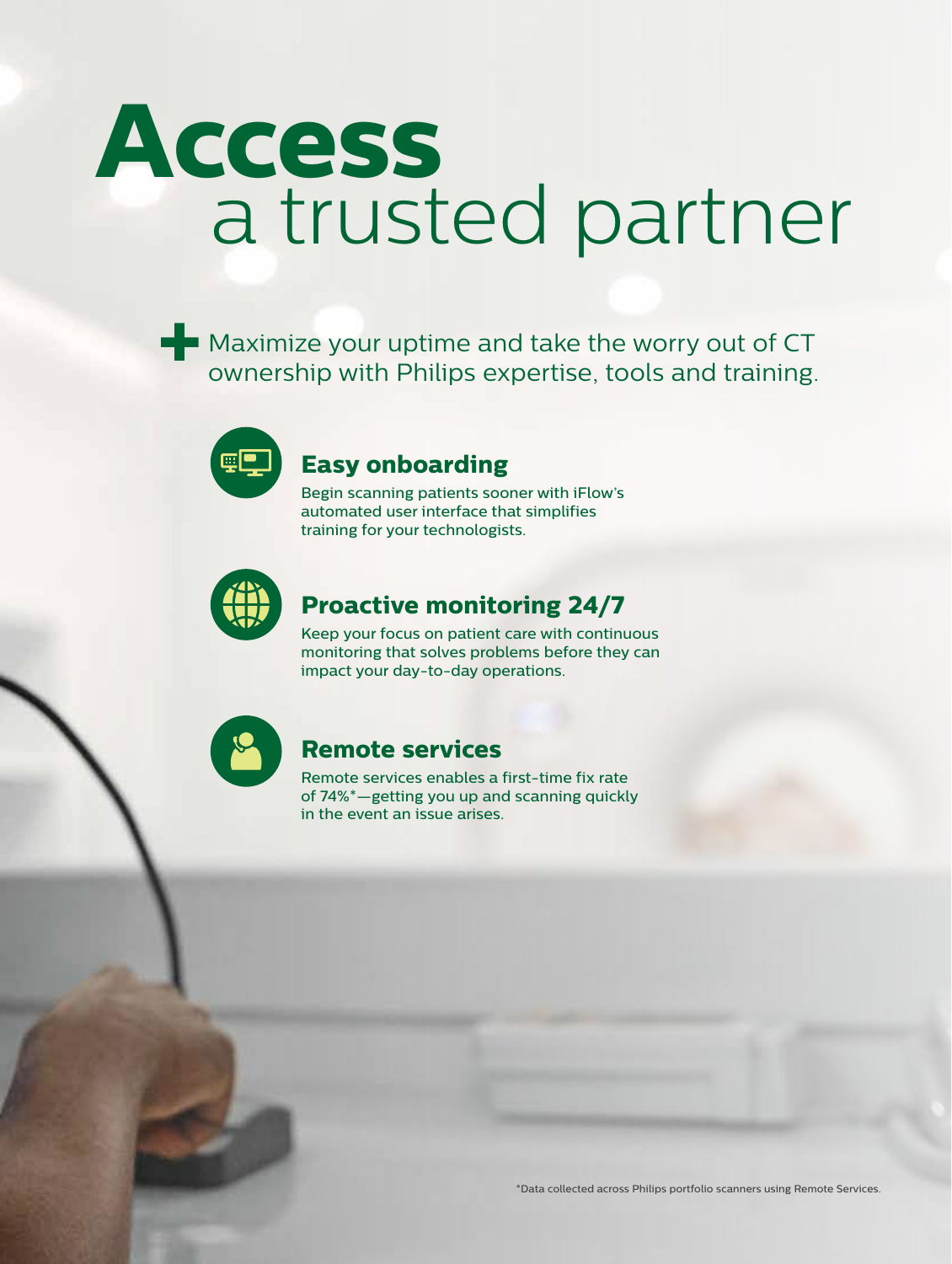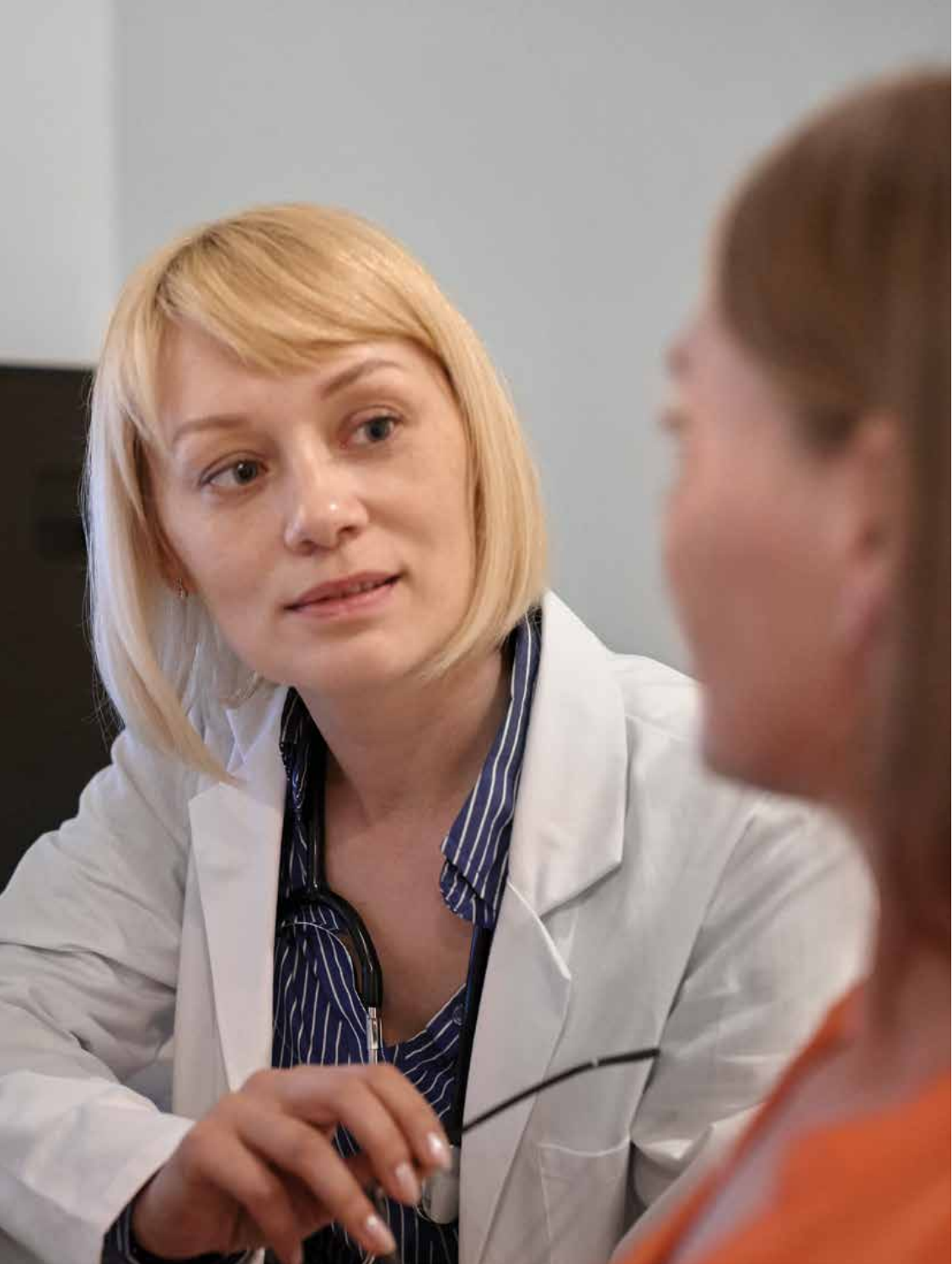Acquiring a CT scanner is an important investment that will impact your practice and your community's health for years to come. The Philips Access CT enables increased referrals, more efficient operating costs, and reliable support creating the return on investment you're looking for. So that you and your patients can truly **access more.**

**PHILIPS** 

#### **Access more flexibility**

The Access CT is available in 6-slice, 16-slice and 32-slice, delivering the right value for any budget.